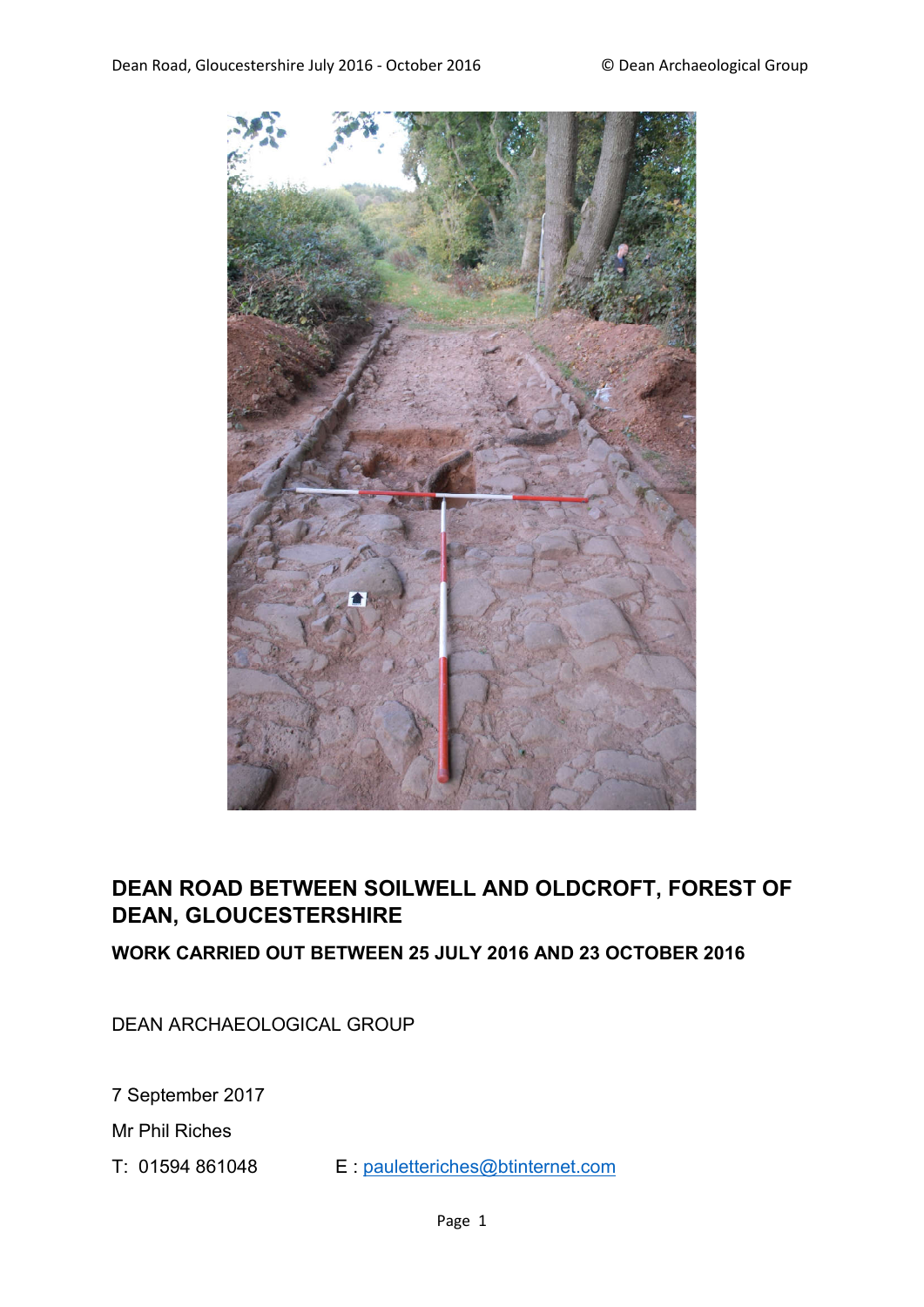# Table of Contents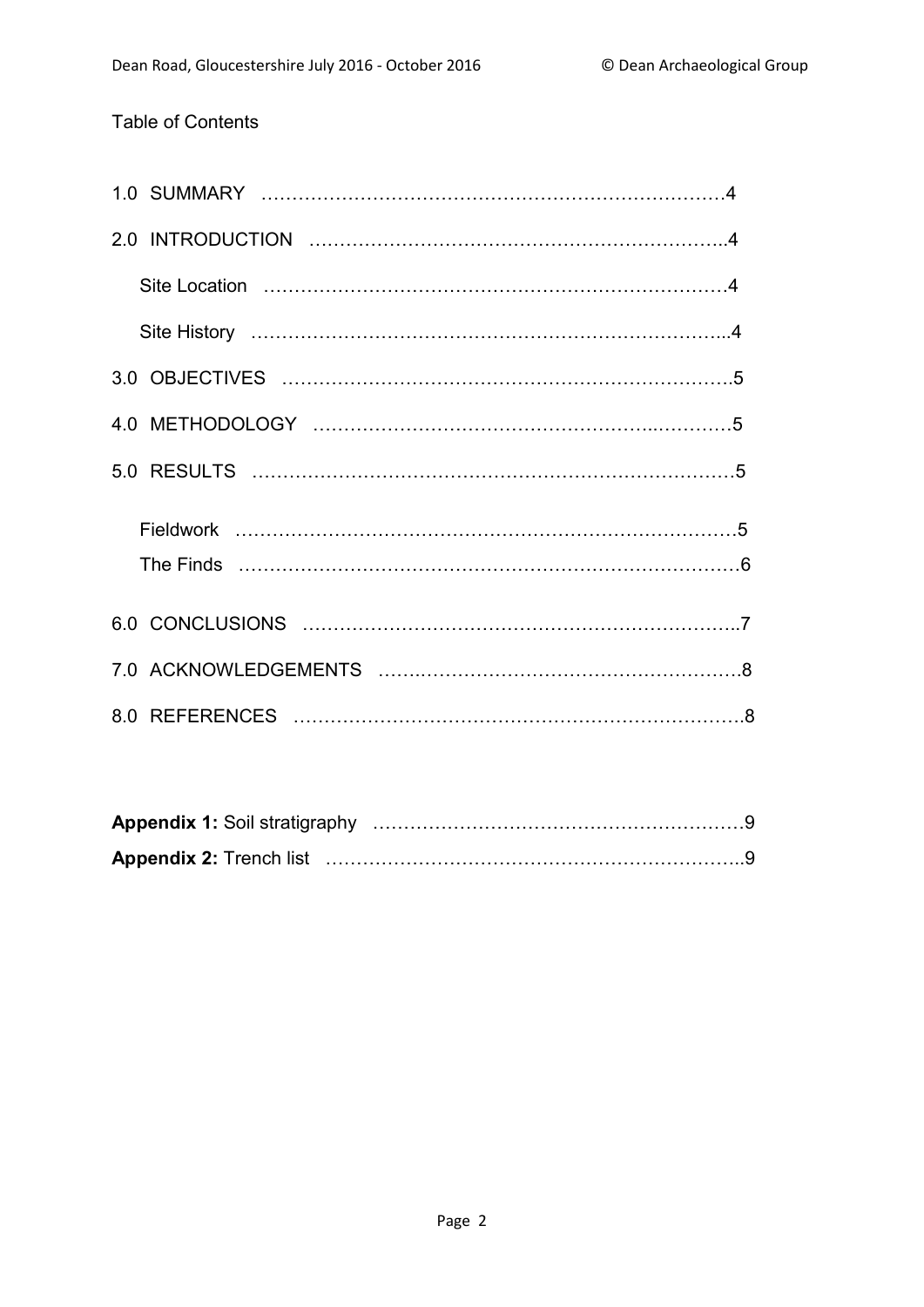## ILLUSTRATIONS

- **Figure 1:** Site location
- **Figure 2:** Site plan
- **Figure 3:** Kerbed road looking north
- **Figure 4:** Kerbed road looking south
- **Figure 5:** Kerb stones
- **Figure 6:** line of kerb stones looking north
- **Figure 7:** line of kerb stones looking south
- **Figure 8:** Cobbled surface looking east
- **Figure 9:** Intersection of cobbled surface with kerbed road looking west
- **Figure 10:** Test Pit 1 looking east
- **Figure 11:** Test Pit 5 looking north
- **Figure 12:** Test Pit 6 looking south
- **Figure 13:** Test Pit 2 looking west
- **Figure 14:** Test Pit 2 looking north
- **Figure 15:** Test Pit 2 larger irregularly laid stones removed from sub base
- **Figure 16:** Test Pit 2 southern edge cobbled surface
- **Figure 17:** Test Pit 3 looking east
- **Figure 18:** Test Pit 4 looking east
- **Figure 19:** Test Pit 4 looking south
- **Figure 20:** Test Pit 7 looking west
- **Figure 21:** Test Pit 10 looking east
- **Figure 22:** Profile of road surfaces looking south including profile in TP4
- **Figure 23:** Possible divergence of routes
- **Figure 24:** Some of the diggers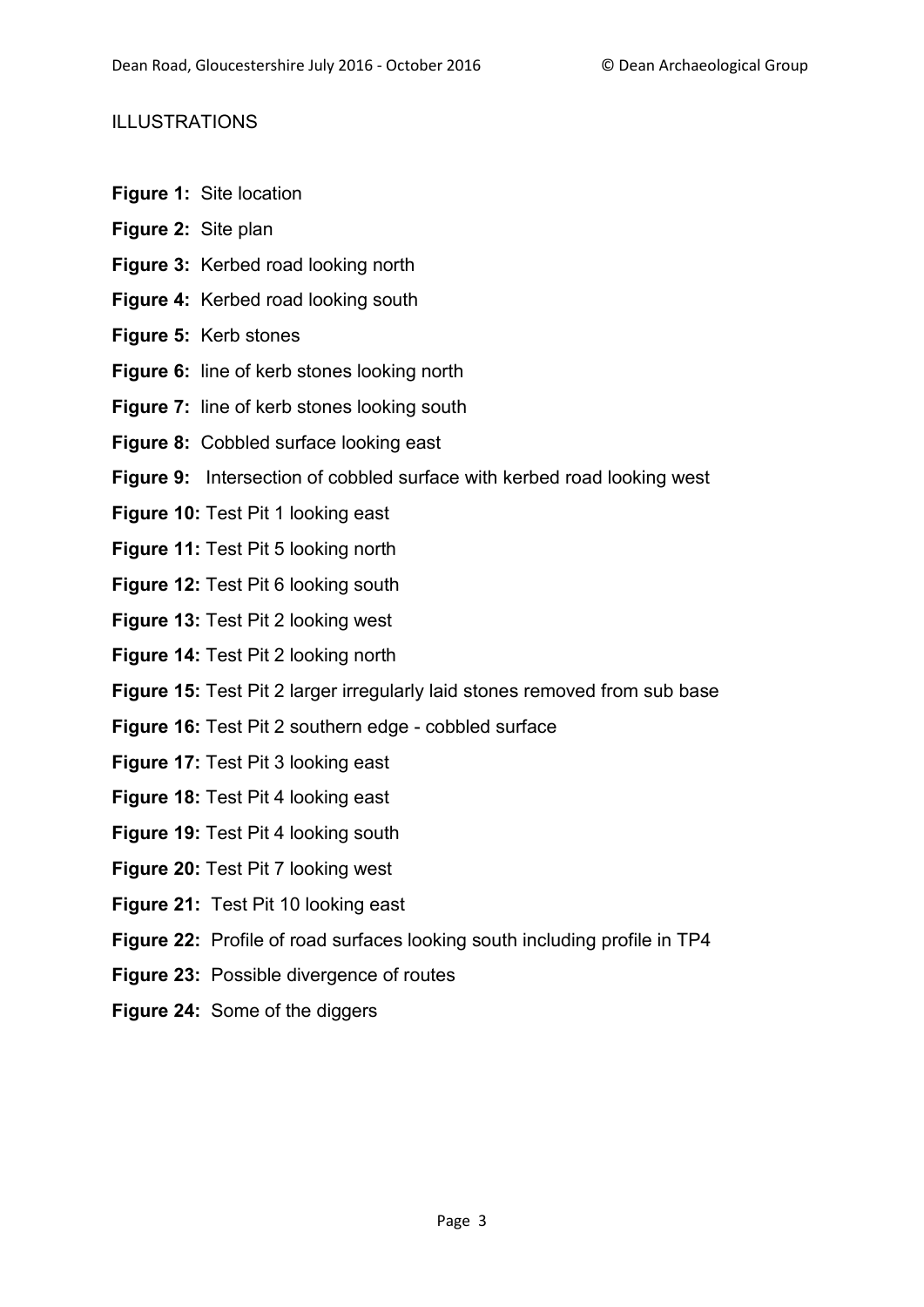## 1.0 SUMMARY

1.1 A small scale exploratory excavation was undertaken in 2016 by the Dean Archaeological Group along the course of the Dean Road between Soilwell and Oldcroft in the Forest of Dean, Gloucestershire.

1.2 The excavation exposed a length of a kerbed and paved area of road c.2.45m in width on a north-south alignment. To the west and immediately adjacent to the kerbed road, a cambered stone cobbled surface (c 5.0m wide) was uncovered, also on a north-south alignment. This may be a different and possibly earlier phase of road construction. No artefacts were recovered to date either surface and the relationship between the two could not be properly determined.

## 2.0 INTRODUCTION

## **Site location**

2.1 The site is located at approximately NGR 364508 205897 on a public footpath between the Old Dam Road, Soilwell and Philip's Close, Oldcroft (Fig. 1). The footpath is fenced on both sides and crosses farmland: mostly pasture. In places kerb stones are visible and stone paving can be seen under a thin layer of topsoil.

2.2 The underlying bedrock geology of the area is mapped as Brownstones Formation – Sandstone, Micaceous (Red, brown and purple fluvial sandstones with red mudstone interbeds); a sedimentary Bedrock formed in the Devonian Period (BGS on-line Viewer, 2017). Outside of the line of the public footpath, the loam topsoil was consistent across the site with a depth of between 100-200 mm. A natural substrate consisting of an orange-brown clay was encountered approximately 300 mm below ground level.

## **Site history**

2.3 The route way known as the Dean Road is said to run between Lydney and the former Roman settlement at Ariconium near Weston under Penyard in Herefordshire, providing a link between the iron mines at the former and the smelting furnaces at the latter. Kerbing and paving stones are visible in some places along the route, notably at Blackpool Bridge, some 3 km north of this site.

2.4 In 1985 the Forest of Dean Local History Society undertook an excavation of a small section of the road between Blackpool Bridge and Soudley (SO 6566 1003). In 2014 Cotswold Archaeology carried out an archaeological evaluation at Highfield Lane, Lydney at a place where it was thought to cross the line of the Dean Road although no physical evidence was found. (Walters 1985; Cotswold Archaeology 2014)

2.5 The construction date of the Dean Road has never been proved or, indeed, that the line of the Road represents a single phase of construction. It is now generally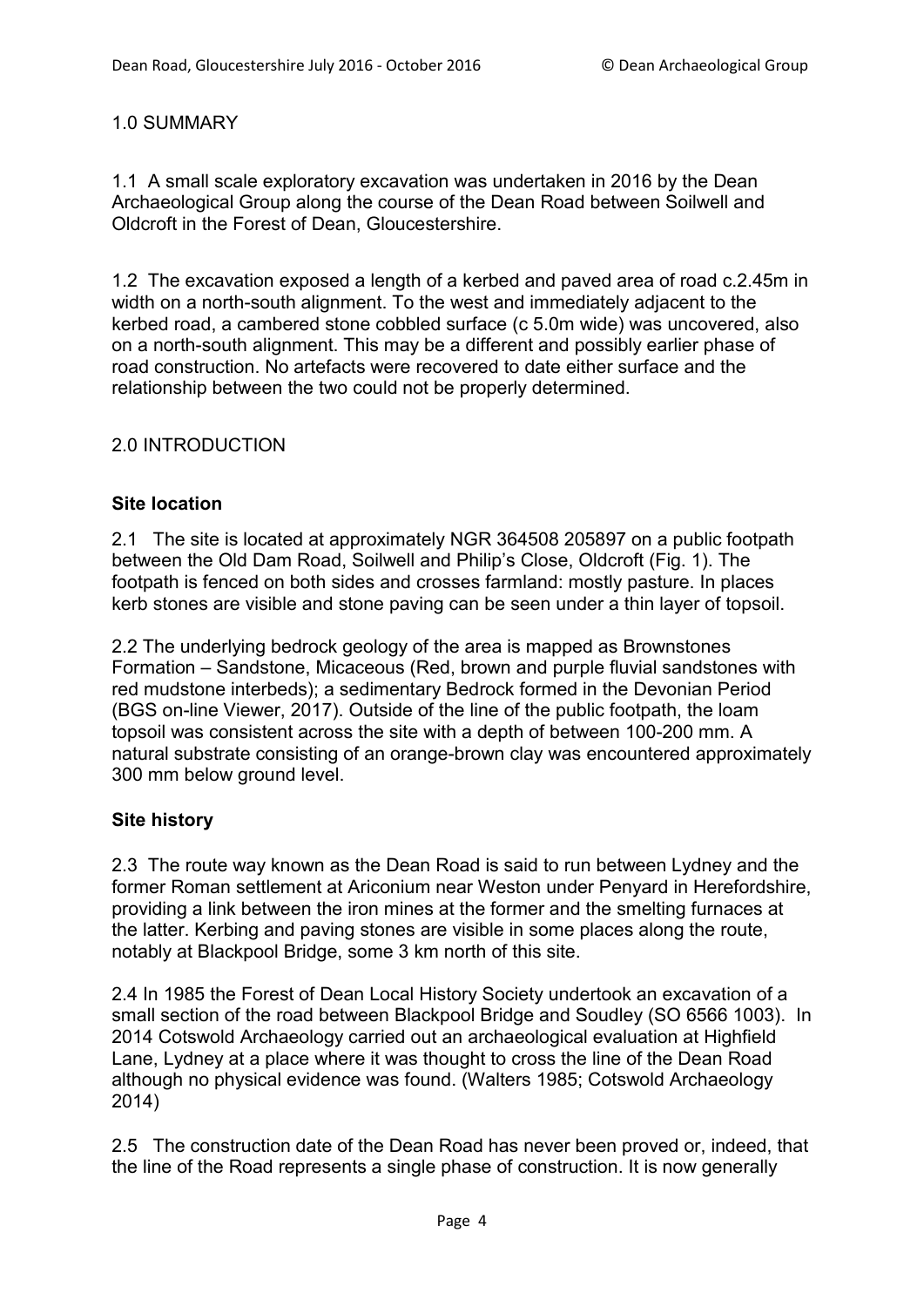accepted that the exposed kerbing and paving stones are post-medieval in origin but that it is possible that the line of the kerbed road, or parts of it, follow much older established route ways. Arguments have been put forward to date the road to the Roman period but no conclusive archaeological evidence to support that premise has been presented.

#### 3.0 OBJECTIVES

3.1 To date the Dean Road at this location through the recovery of datable artefacts.

#### 4.0 METHODOLOGY

4.1 All trenches were hand dug and all finds recorded. Excavation was undertaken stratigraphically and planned to be taken down to bedrock. Written and drawn records were kept and a photographic record was maintained throughout. No palaeoenvironmental samples were taken.

4.2 The site archive (including artefacts) will be deposited with the Dean Heritage Centre.

#### 5.0 RESULTS

#### **Fieldwork**

5.1 Work on the main excavation commenced on 25 July 2016 and was completed on 23 October 2016. During this period ten Test Pits (TPs) were also excavated, of which four, (TPs 7-10) were dug to the north of the main excavation area (Fig. 1 & 2). The work was not continuous and was carried out at weekends dependent on weather and availability of personnel.

5.2 The main area of excavation was sited at approximately NGR 364503 205882. The removal of a thin layer of topsoil exposed a 9.70m (north to south) stretch of kerbed road, approximately 2.45m in width. The southern part of this section was paved with medium-sized sandstone blocks but these did not continue in to the northern section; here the surface consisted of irregular and smaller sandstone pieces set in orange brown silty sand (Figs. 3, 4 & 5). Kerb stones were visible in the grass to the north of the main excavation area (Figs. 6 & 7).

5.3 By removing further topsoil, the main area of excavation was extended at the southern end both to the west (length 7.50m x width 1.50m) and to the east (length 3.60m x width 1.40m). TPs 1, 2 & 3 were excavated in the western extension and TPs 5 & 6 were excavated in the slightly lower eastern extension. TP4 was excavated in the surface of the kerbed road.

5.4 The western extension revealed a cobbled surface that appeared to run immediately parallel and adjacent to the kerbed road. The surface was cambered and had a width of 4.70m when measured from its western edge to the kerb stone of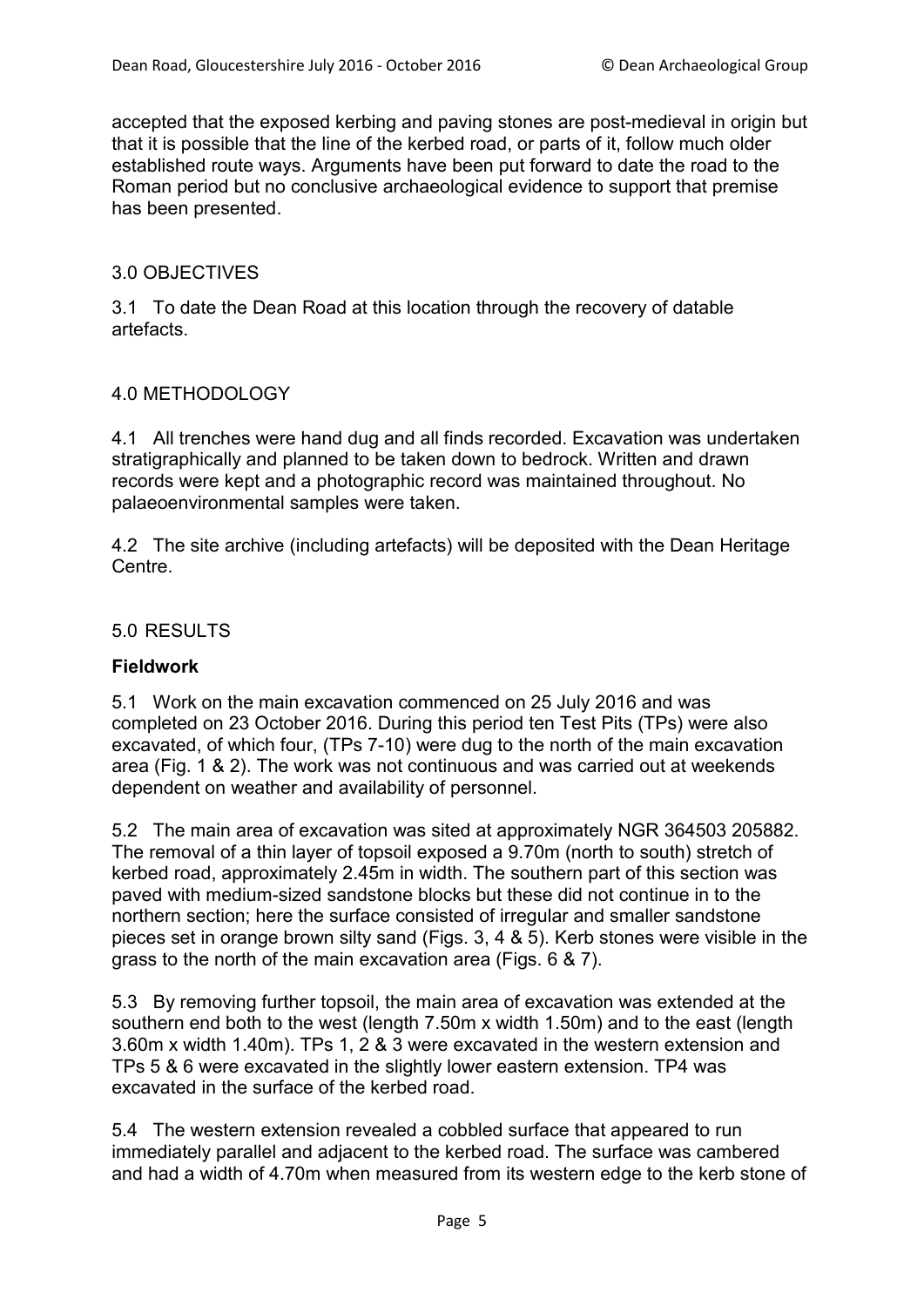the paved road (Figs. 8 & 9). However, if the cambered surface found in TP4 (see below) is added the width increases to 5.30m. The construction of this surface, which has no kerbs, is very different from the relatively flat paved surface of the kerbed road.

5.5 A similar stratigraphy was recorded in TPs 1- 10 with the natural substrate, comprising firm orange brown clay, overlain by friable orange brown silty sand which was in turn sealed by a loose, dark brown loam topsoil.

5.6 TPs 1, 5, 6 were dug in the expectation of finding evidence of drainage ditches to accompany the western side of the cobbled surface (TP1) and the eastern side of the kerbed road (TPs 5 & 6). No evidence was found for ditches or any other archaeological features (Figs.10, 11 & 12).

5.7 TPs 2 and 3 revealed that the cobbled surface consisted of small to medium rounded sandstone cobbles compacted on a layer of silty sand which in turn overlays a sub base of larger irregularly laid stones: both rounded and angular. This sub base foundation sits on the natural clay substrate (Figs. 13,14,15,16 & 17).

5.8 TP4 also exposed the edge of a cobbled surface below the paved kerbed road which may be a continuation of the surface in TP2 and TP3. No dating evidence was found for the construction of either road and the relationship between the two is unclear. However, it does appear that the kerbed road overlays part of the cobbled surface, or at least material that has spread from it, suggesting that the kerbed road is of a later date (Figs. 18 & 19).

5.9 TP7 (NGR 364511 205916) and TP8 (NGR 364517 205913) were positioned approximately 23m to the north of the main excavation area. Both exposed cobbled surfaces of similar width (3.25m and 3.0m respectively) but no kerbs were found at either TP. The surface in TP7 was consistent with that uncovered in TP2 and TP3 and is believed to be a continuation of that surface (Fig. 20).

5.10 TP9 (NGR 364551 206071) and TP10 (NGR 364556 206073) were also located along the projected route of the kerbed road some 160m to the north of TPs 7&8. No archaeology was located in TP9 but in TP10, approximately 5m to the east of TP9, a 2.45m wide cobbled surface was revealed but no attendant kerbing was identified (Fig. 21).

5.11. The various datasets from the investigation are presented in the appendix section; Soil stratigraphy (Appendix 1) and Trench Register (Appendix 2).

## **The Finds**

5.11 The only finds were a small pottery sherd of circa  $19<sup>th</sup>$  Century black-on-white transfer printed ware (approximately 1cm x 1cm) and two small pieces of bloomery iron slag. All were recovered from the surface of the excavated kerbed road.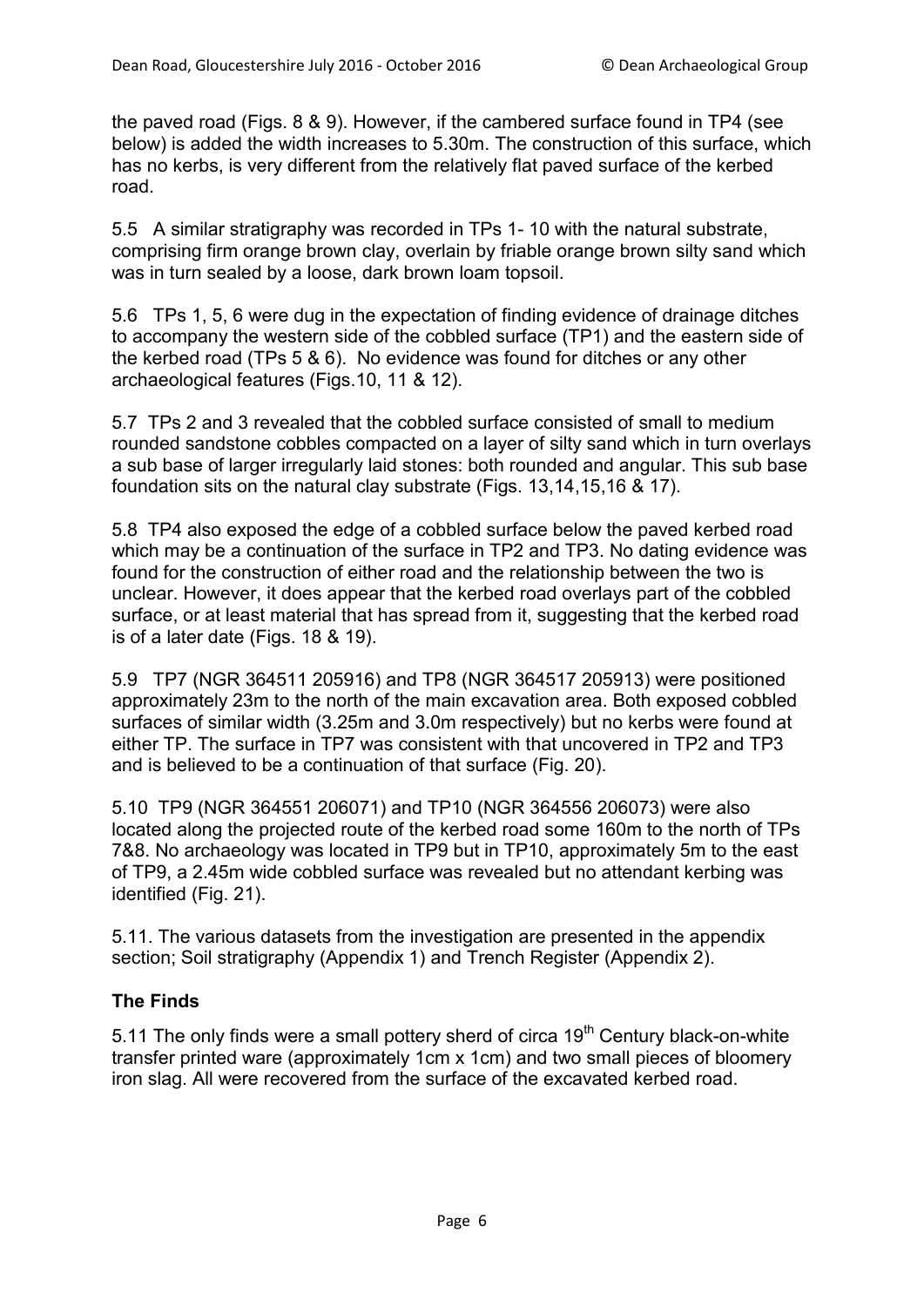### 6.0 CONCLUSIONS

6.1 The discovery of a cambered cobbled surface to the west and immediately adjacent to the kerbed road offers the possibility of a second road that also travelled on a north-south alignment although over what distance is not known. This cobbled surface had no kerb stones and no drainage ditches were identified.

6.2 The exposed area of kerbed road had a flat profile and is consistent with the section of the road surface exposed at Blackpool Bridge some 3km to the north and also with the section of road exposed between Blackpool Bridge and Soudley in 1985 (Walters 1985). No associated drainage ditches were recorded.

6.3 The construction methods used for both surfaces were markedly different leading to the possibility that they were built at different periods, although there is no evidence to indicate when either surface was constructed or what the timeframe between the two might have been. The evidence of a cambered stone layer in TP4 appears to indicate, at that location at least, that the kerbed road had been built over the eastern edge of the cobbled surface. This would seem to be further supported by the fact that the stone surface in TP4 does not extend across the full (east-west) width of the test pit, and that the profile of this layer correlates with the line of the surface camber shown in the section drawing (Fig 22). The fact that the stone layer does not extend across the full width of TP4 may also suggest that the kerbed road is not built on a stone foundation which would be consistent with the results of the excavation undertaken at Soudley (Walters 1985).

6.4 However, this is a lot to surmise from one small test pit and it may equally be true that the context exposed in TP4 is part of the kerbed road construction.

6.5 Evidence of a cobbled surface was found in TP7 but not in TP9. Lidar evidence appears to show a divergence between the two road surfaces approximately 80m to the north of the main excavation. The western route (the cobbled surface/road identified in TP2, TP3 and TP7) may lead towards a small quarry c. NGR 364458 206129 or possibly continue northwards skirting the side of the valley of the Plummers Brook (Fig 23). If this is the case it could explain why no evidence of a cobbled surface was found in TP9.

6.6 The eastern route enters a shallow holloway c. 20m from the north of the main excavation on the projected route of the kerbed road. Cobbled surfaces were exposed in both TP8 and TP10 but no kerb stones were identified. The fact that no kerbs were found in TP8 is noteworthy given that it was located a short way into the holloway and that kerb stones were visible in the grass between the main excavation area and the beginning of the holloway (Figs. 6 & 7).

6.7 There was a marked difference in the condition of the kerbed road exposed in the main excavation area. The southern end had a relatively flat paved surface whereas the northern end was more cobbled and rutted (Figs. 3 & 4). The surfaces uncovered in TP8 and TP10 were also cobbled rather than paved.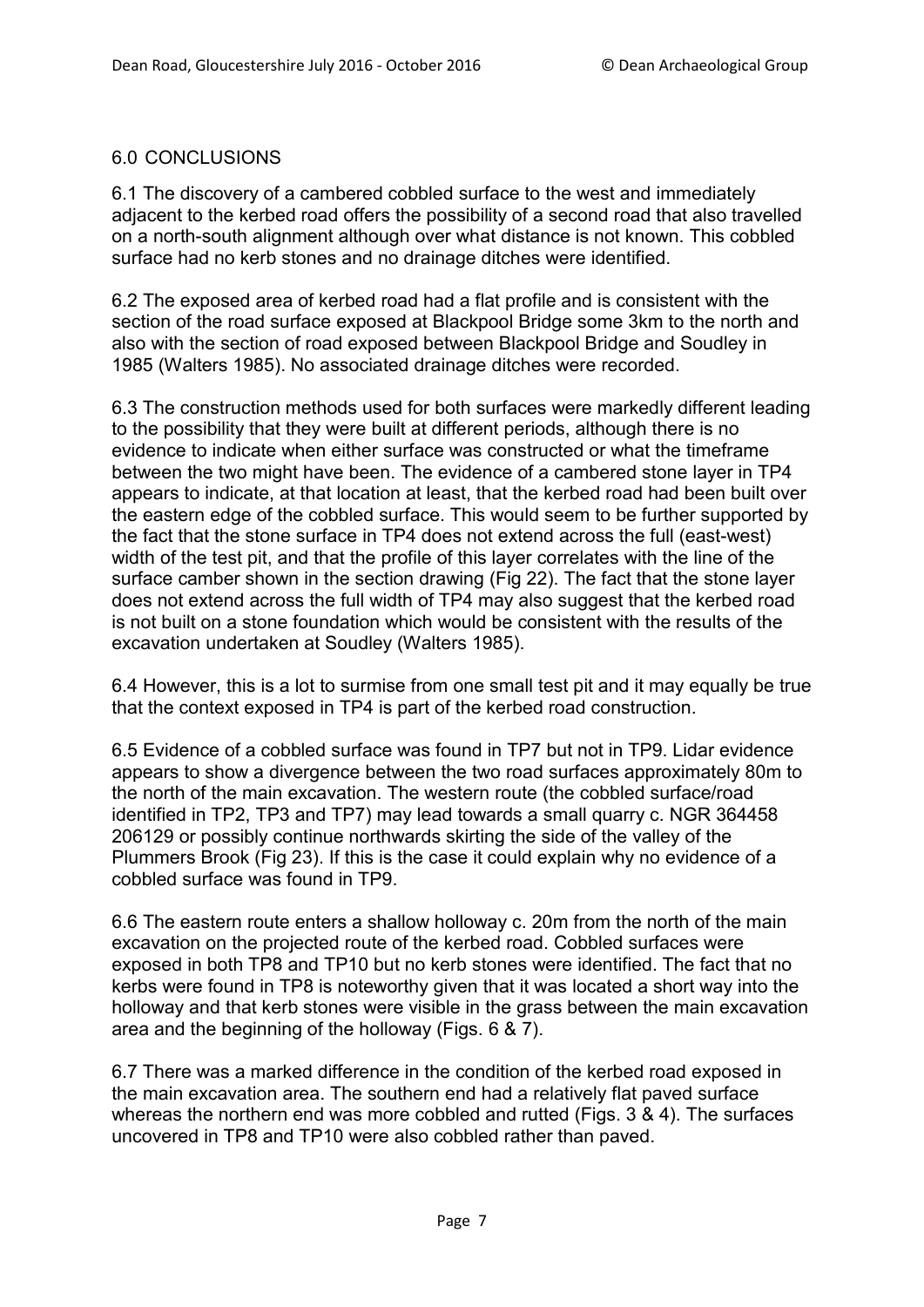6.8 The change in the surface composition of the kerbed road at this point may represent a deliberate decision to alter the construction technique just before the road headed north down an increasingly steep slope, or, the slope itself could have been responsible for additional wear and tear. The latter may also have resulted in subsequent repairs and resurfacing. Further excavation between TP8 and TP10 could help to resolve this puzzle.

#### 7.0 ACKNOWLEDGEMENTS

7.1 Dean Archaeological Group would like to thank Richard Morgan, Lydney Park Estate for allowing us to excavate the site. We would also like to acknowledge the advice and assistance of Jon Hoyle, Gloucestershire County Archaeology Service.

7.2. The excavation was directed by Phil Riches and this report was written by John Izzard. Clive Osborne produced the photographic record and the excavators were: Phil Riches, Ken Eames, Stuart Cox, Terry James, Ian Dean, Adela Arga, Clive Osborne, the Smith Family, Marline & Mike Wilkinson, Jane & Ian Baird and John Izzard.

#### 8.0 REFERENCES

Cotswold Archaeology 2014: *Highfield Lane, Lydney, Gloucestershire, Archaeological Evaluation* CA Project: 4847 CA Report: 14191

Gloucestershire Historic Environment Record:

HER 5904: *Projected route of The Dean Road, originally thought to have been a Roman route.*

*HER 448*: *A section of* [possible] *Roman Road at Blackpool Bridge* HER 449: *Possibly Roman stone-arched bridge known as Blackpool Bridge* HER 48958: *2016 site visit to the Dean Road between Soilwell and Oldcroft, Lydney.*

HER Source Work Reference 14482: Hoyle, J P, 2017 Report on site visit to the Dean Road between Soilwell and Oldcroft 09/10/2016, Gloucestershire County Council Archaeology Service typescript site visit report, January 2017.

Standing, I J 1988 'Dating the Dean Road'. The New Regard 4, 35-43

Walters, B 1985 'Dean Road excavation near Soudley'. The New Regard 1, 5-9